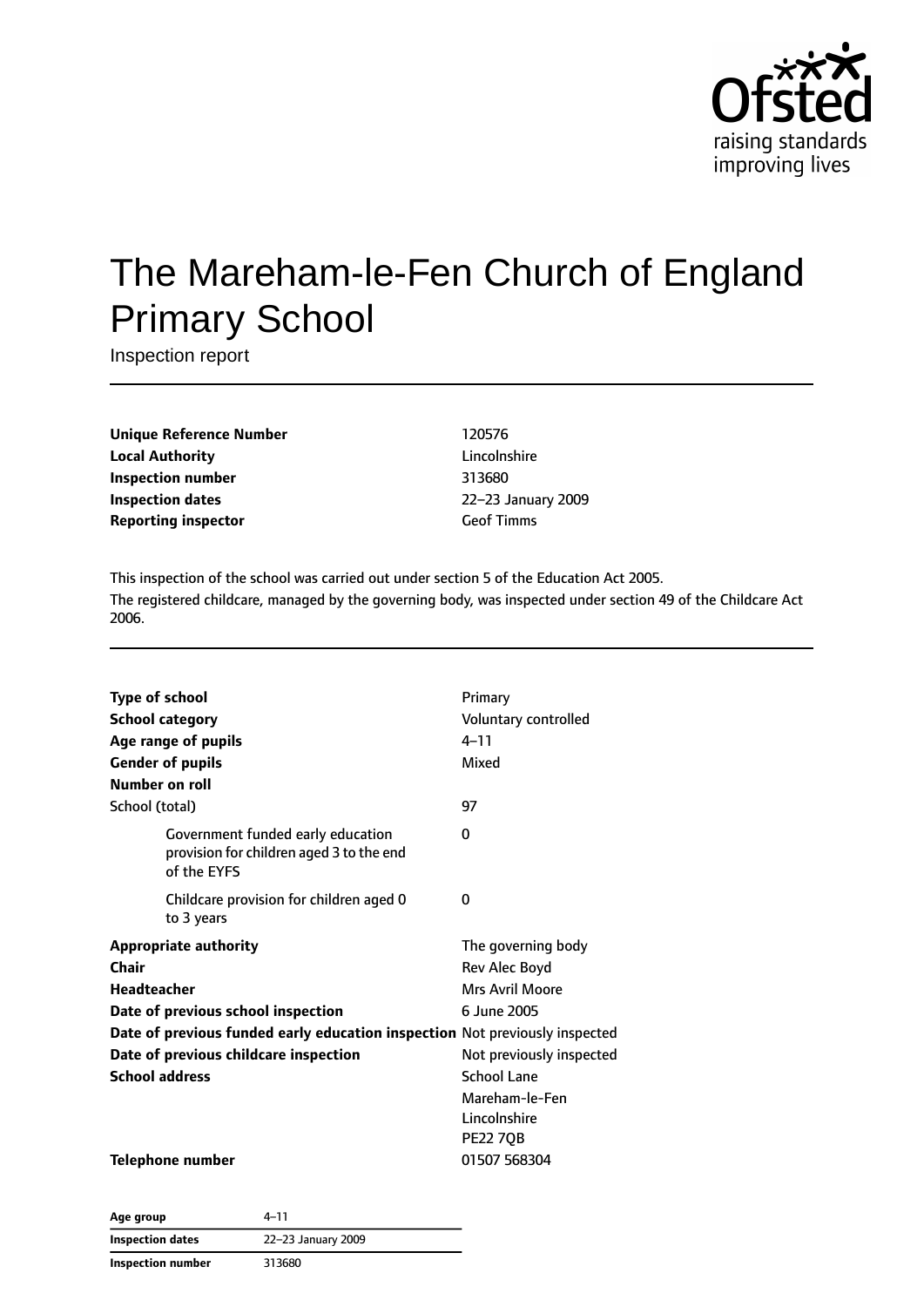**Fax number** 01507 568304

| Age group         | $4 - 11$           |
|-------------------|--------------------|
| Inspection dates  | 22-23 January 2009 |
| Inspection number | 313680             |

 $\overline{\phantom{a}}$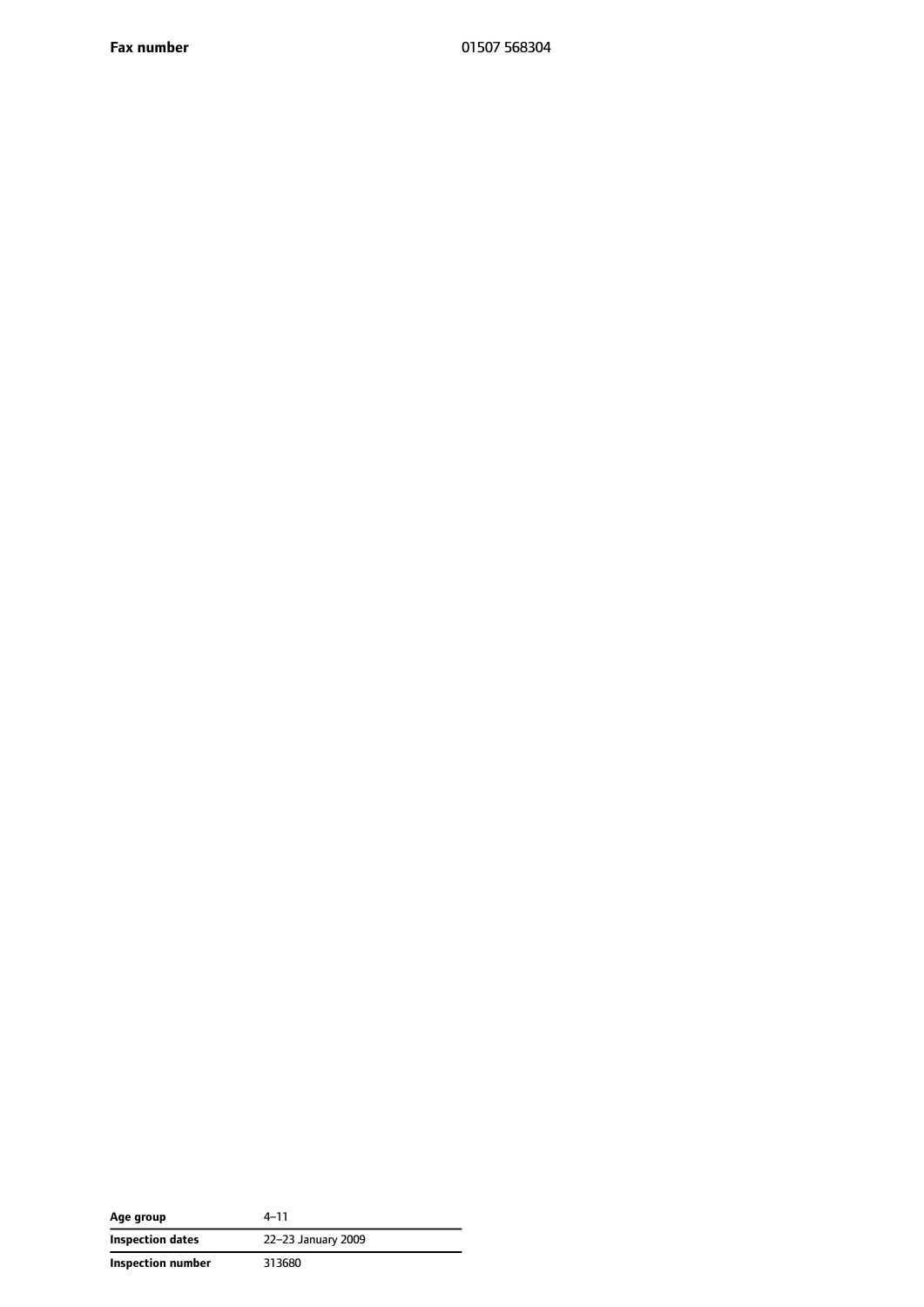© Crown copyright 2009

.

#### Website: www.ofsted.gov.uk

This document may be reproduced in whole or in part for non-commercial educational purposes, provided that the information quoted is reproduced without adaptation and the source and date of publication are stated.

Further copies of this report are obtainable from the school. Under the Education Act 2005, the school must provide a copy of this report free of charge to certain categories of people. A charge not exceeding the full cost of reproduction may be made for any other copies supplied.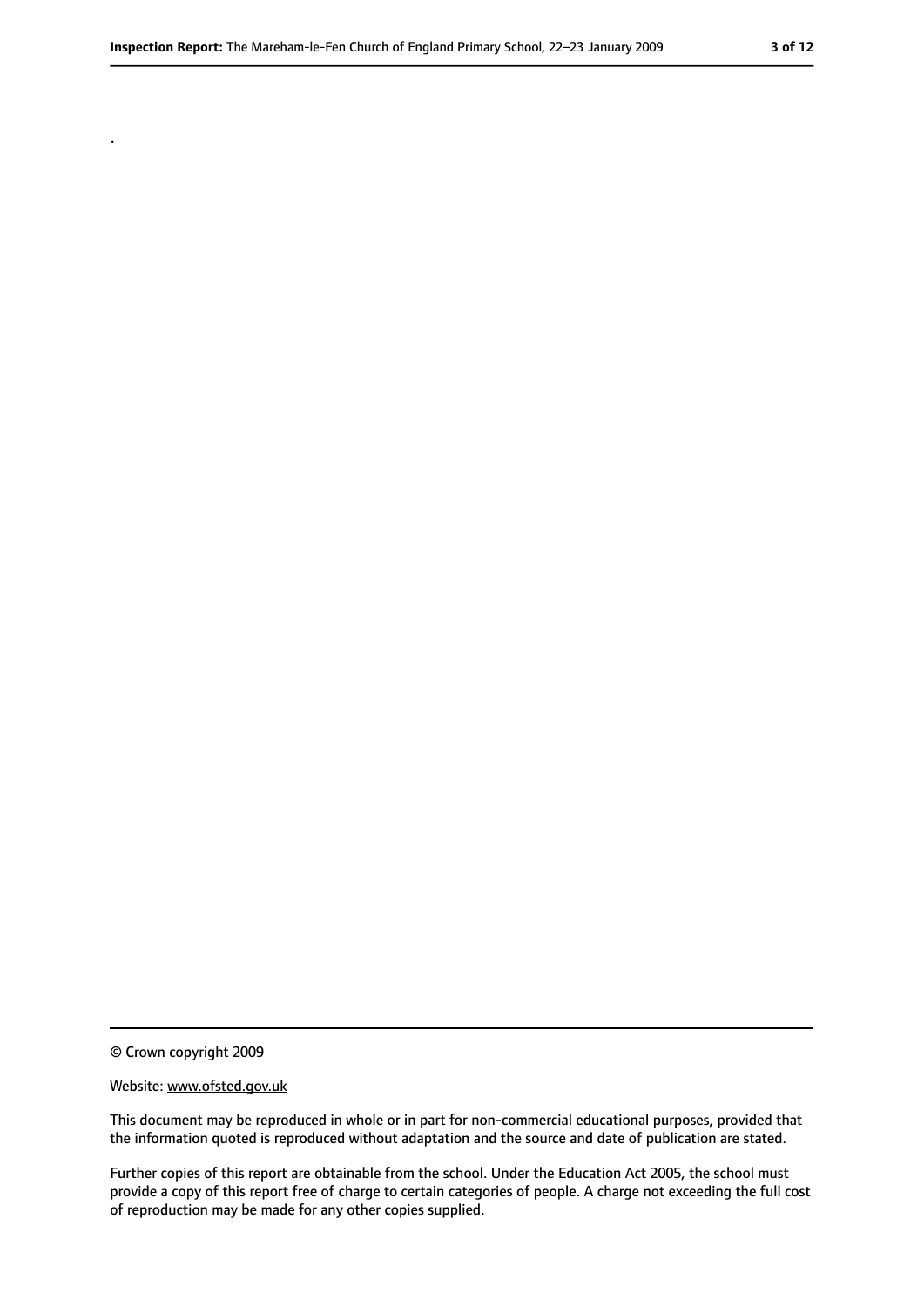# **Introduction**

The inspection was carried out by one Additional Inspector.

### **Description of the school**

This is a smaller than average school serving the village of Mareham-le-Fen and surrounding area. The proportion of pupils entitled to free school meals is broadly average. Very few pupils are from ethnic minority groups or have English as an additional language. The proportion of pupils with learning difficulties and/or disabilities, including those with a statement of special educational needs, is above average and very high in some year groups. The main needs recognised are moderate, severe or specific learning difficulties. An above average number of pupilsleave or join the school at times other than normal. Children in the Early Years Foundation Stage (EYFS) are provided for in a Reception class. Although it varies from year-to-year because of the small numbers, many pupils have skills and knowledge that are below that expected when they start school. The headteacher was part of a job share headship until this term when she became sole headteacher.

### **Key for inspection grades**

| Grade 1 | Outstanding  |
|---------|--------------|
| Grade 2 | Good         |
| Grade 3 | Satisfactory |
| Grade 4 | Inadequate   |
|         |              |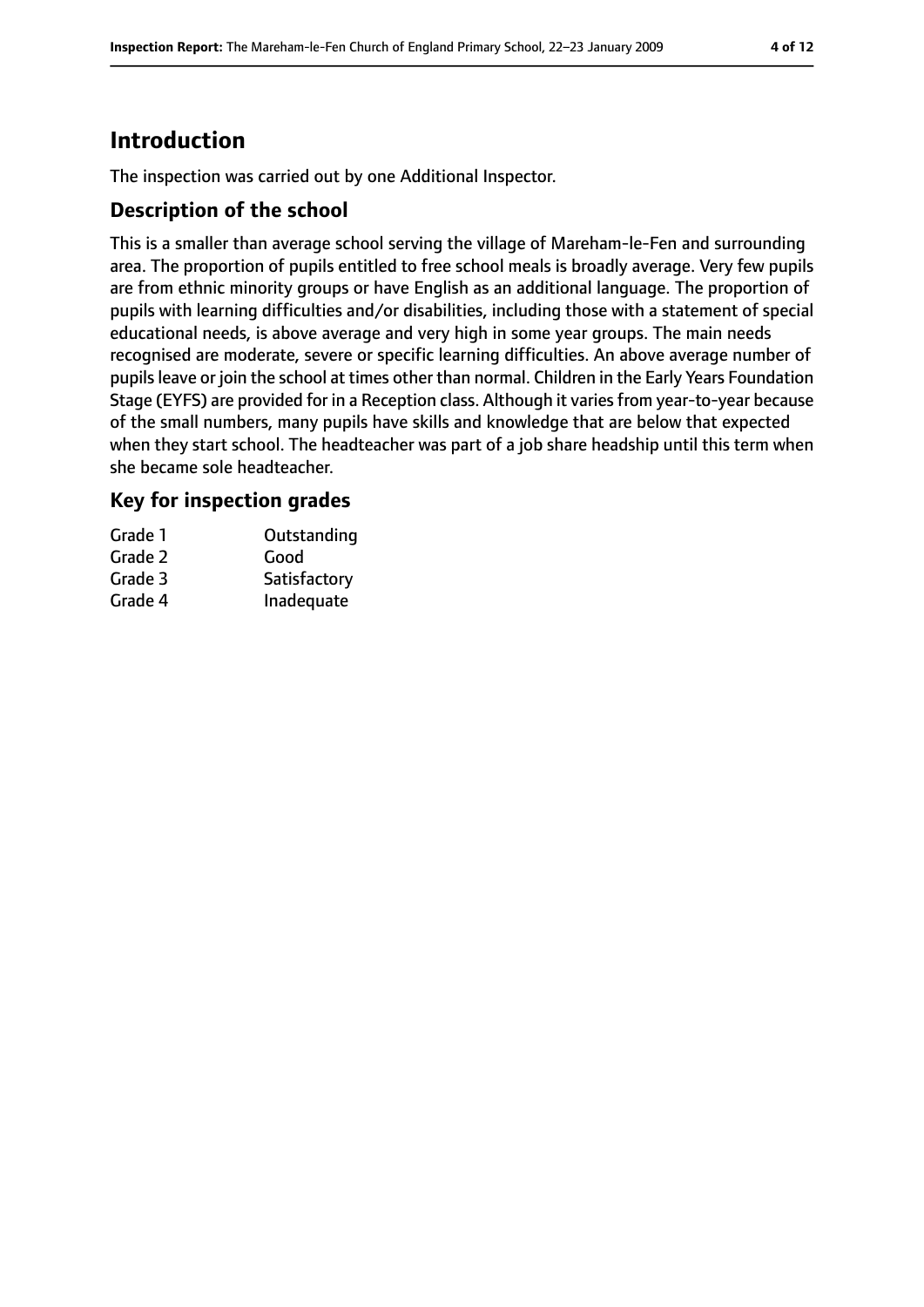# **Overall effectiveness of the school**

#### **Grade: 2**

This is a good school and it has improved significantly since the last inspection. Alongside a number of other recent initiatives, this shows that the school has a good capacity to improve further. Over time, good leadership and management have brought about a trend of rising standards and good overall achievement. A very large majority of the parents are correctly very happy with the school. As one said, this is a 'very good and well respected school.'

Pupils reach broadly average standards by the time they leave the school. This represents good progress from their starting points. In reading pupils make outstanding progress to achieve exceptionally high standards. The pupils with learning difficulties often make excellent progress due to the effective support they receive. Standards in mathematics are more variable. Pupils make good progress so that the most recent national test results at the end of Year 6 show pupils achieve broadly average standards in mathematics. In writing, standards are below average. However, the school is making good progress to improve this subject and the school has already begun to introduce some new initiatives to raise standards. Although the overall progress made is good, that made by the most able pupils could sometimes be better, thus ensuring they always reach the highest levels

The good achievement is the result of good teaching and learning. Staff have very good relationships with pupils. Lessons are mostly well planned although the provision for the most able pupils is not always challenging enough. The teachers are well supported by good teaching assistants who provide very effective support especially for those with learning difficulties. Teachers assess pupils' progressin some detail. They have planned a good curriculum, developing useful links between subjects so pupils can use the skills learned in one subject to support another. For example, teachers are now finding more opportunities to write at some length in history or in religious education. Good opportunities are found to enrich the curriculum through visits and visitors and through good sporting and other extra-curricular activities.

The school ensures pupils are well cared for and looked after. One parent pointed out the 'lovely, caring atmosphere' and the children say how safe they feel. The caring nature of the school is evident in pupils' good personal development. Their behaviour is excellent and they talk very enthusiastically about how much they enjoy being at school. Attendance is above average. Although the school has many links to the local village and with the church, it works hard to develop pupils' understanding of the wider world through, for example, the ownership of a plot of land in Nigeria for local people to grow food. Pupils develop good learning habits and learn to cooperate and collaborate well. This is preparing them effectively for the next stage in their education.

The school is well led and managed at all levels. The headteacher has quickly developed her appreciation of the school's strengths and weaknesses and has created a positive staff ethos where teachers are willing to accept advice and look for continuous improvement in their work. Targets set to raise standards are challenging but appropriate. The new tracking system is very detailed and useful in identifying the progress made by all pupils although it is not yet fully used by staff when planning pupils' next steps. Governors offer the school a good level of support and challenge as well as having a good understanding of its strengths and weaknesses.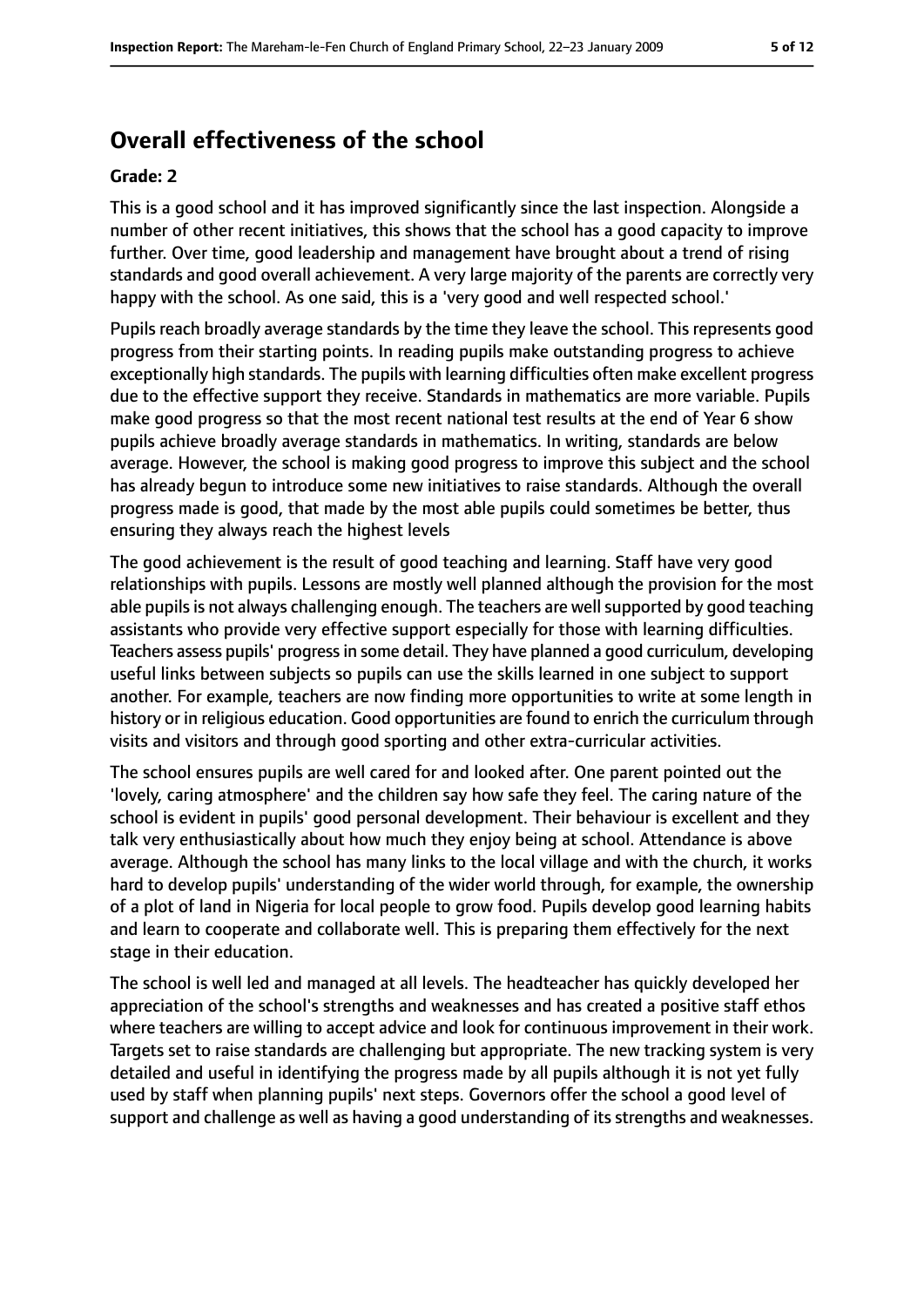# **Effectiveness of the Early Years Foundation Stage**

#### **Grade: 2**

The provision in the EYFS has improved significantly since the last inspection. The teaching is good and this is helping the children make good progress in all areas of learning. However, many of the recent changes and initiatives have yet to have a full impact on children's progress and the levels they reach at the end of the Reception year. The accommodation inside and outside is of good quality and is used effectively and imaginatively. The staff pay particular attention to the outdoor classroom and to creating good opportunities for outdoor learning. This is also developed well through the good range of visits children make, such as those when they were learning about 'people who help us.' These are very well supported by parents. The effective planning ensures that children have a good range of adult-led and pupil-initiated activities that are well resourced and which the children clearly enjoy. Teachers have excellent relationships with the children and this helps them settle very quickly when they start school.

The two staff responsible for the EYFS have demonstrated outstanding leadership in the way they have planned and introduced the new curriculum and expectations since this year. In addition, they have kept governors fully informed about the changes through an excellent case study document. They have also developed very high quality assessment systems. These are particularly strong in tracking children's learning and in capturing new learning through notes and digital photographs.

## **What the school should do to improve further**

- Extend and improve pupils' vocabulary and provide sufficient opportunities for them to write for a range of purposes.
- Improve the progress made by the most able pupils and ensure they are always given tasks that are sufficiently challenging.
- Securely establish the recently introduced tracking system and ensure all staff use it when planning lessons.

# **Achievement and standards**

#### **Grade: 2**

Most pupils achieve well and make good progress. This is especially true in reading, where the standards are exceptionally high and progress is outstanding. In mathematics, pupils' achievement is more inconsistent between cohorts with broadly average standards at the end of Key Stage 2. In writing, pupils' progress is satisfactory but improving, although standards remain below average. The school has recognised the need to raise standards in writing and has begun to introduce a range of initiatives to improve skills, especially for the boys. It is too early yet to see much impact of this and more remains to be done to help pupils develop a broader vocabulary and to use their writing skills in a variety of ways.

Pupils with a range of different learning difficulties are very well supported. The school's tracking, alongside the national test results, shows that these pupils often make outstanding progress from their starting levels. Parents are aware of this with one saying she is '100% happy with the provision.' Progress for the most able pupils is not always as consistently high and some could achieve even more.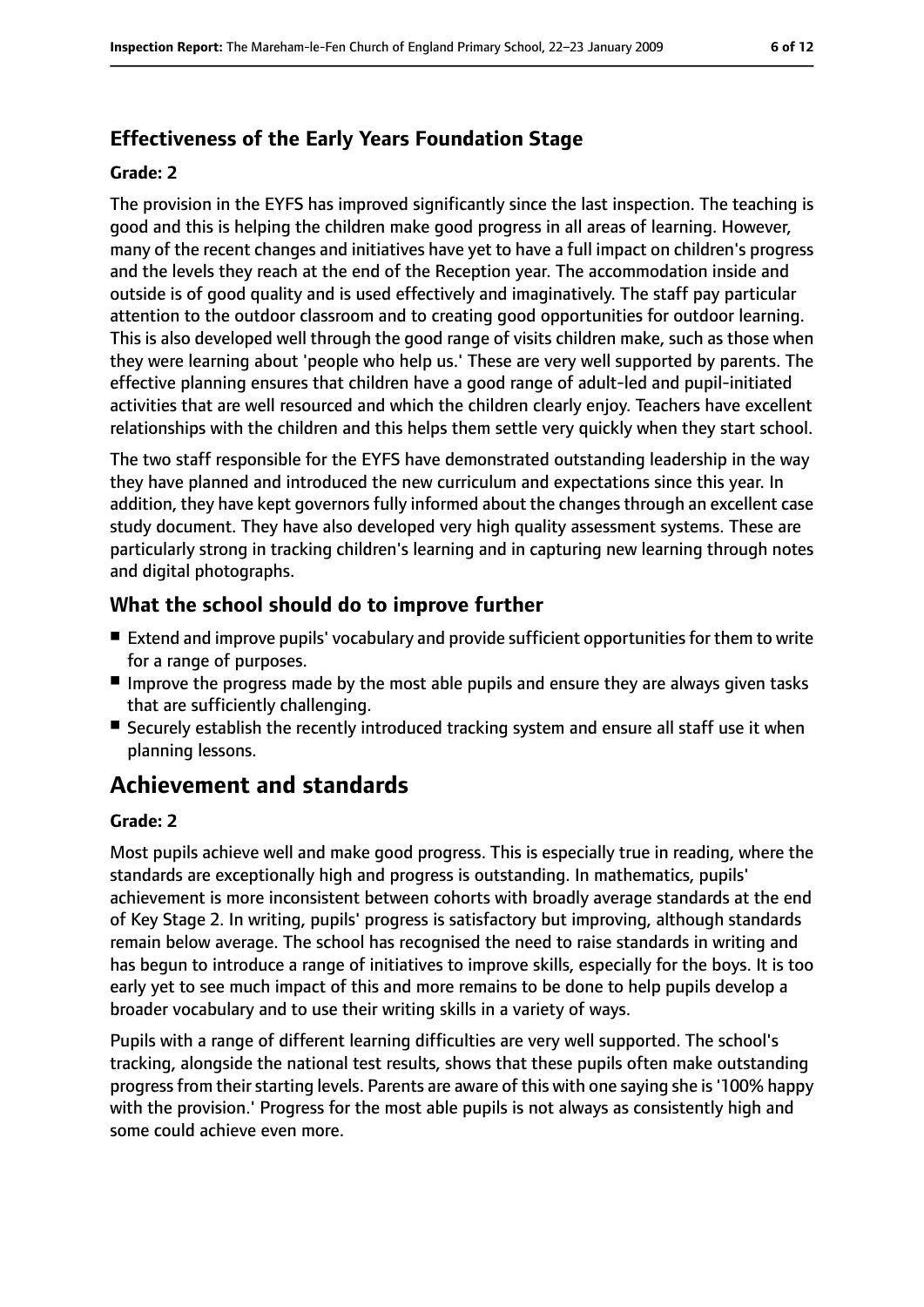# **Personal development and well-being**

#### **Grade: 2**

The school's successes in the way it develops pupils' spiritual, moral, social and cultural understanding is evident in their excellent behaviour and considerable enjoyment of school. Pupils talk willingly of how much they enjoy school life. They have good opportunities to take responsibility and to have their voice heard through the school council and the play leader scheme. Pupils get on well together and they say there is no bullying in school. They make healthy choices regarding food and know about other ways to keep their bodies fit. A good number take part in a range of sporting and other activities. Pupils are also aware of how to keep themselves safe, including when using the internet.

One parent wrote 'The school is a huge part of village life with strong connections to the Church and the community.' The staff are aware of how easy it would be for the school to be content with this level of community cohesion but are working hard and successfully to extend pupils' knowledge and understanding of how others live in other parts of the country and abroad. There are effective opportunities for pupils to develop good learning skills that are helping prepare them well for their future education.

# **Quality of provision**

### **Teaching and learning**

#### **Grade: 2**

Teaching and learning is good because teachers work very hard to plan interesting and lively lessons that keep pupils attentive and on-task. Although lessons are not always sufficiently challenging for the most able pupils, the majority are helped to make good progress. Staff have very strong relationships with the pupils and they know them and their families well. Teachers use information and communication technology effectively to support their teaching and to record examples of pupils' activities. Teaching assistants provide very good support and the teachers plan their work well so the best use is made of their time. Their individual knowledge and skills, such as with computer technology, are well used to support learning. Marking is often good and helps pupils understand how they can improve their work.

### **Curriculum and other activities**

#### **Grade: 2**

The curriculum is good; supporting pupils' good achievement. It does this by being broad, balanced and appropriate for the ages of the pupils. In addition the school is beginning to make good links between subjects so that pupils are able to use the skills they learn in one area to support their learning in another. One good example seen during the inspection was in a history lesson. Here pupils' knowledge about the Second World War was used effectively to develop their factual and imaginative writing skills. Good use of the introduction of a modern foreign language has been made in widening pupils' understanding of another European country. The school plans many enrichment activities, using visitors and visits to places of interest to extend pupils' learning and support their personal and social development. While there are planned activities to support the most able pupils the school does not do enough in its day-to-day work to consistently challenge and enrich their learning.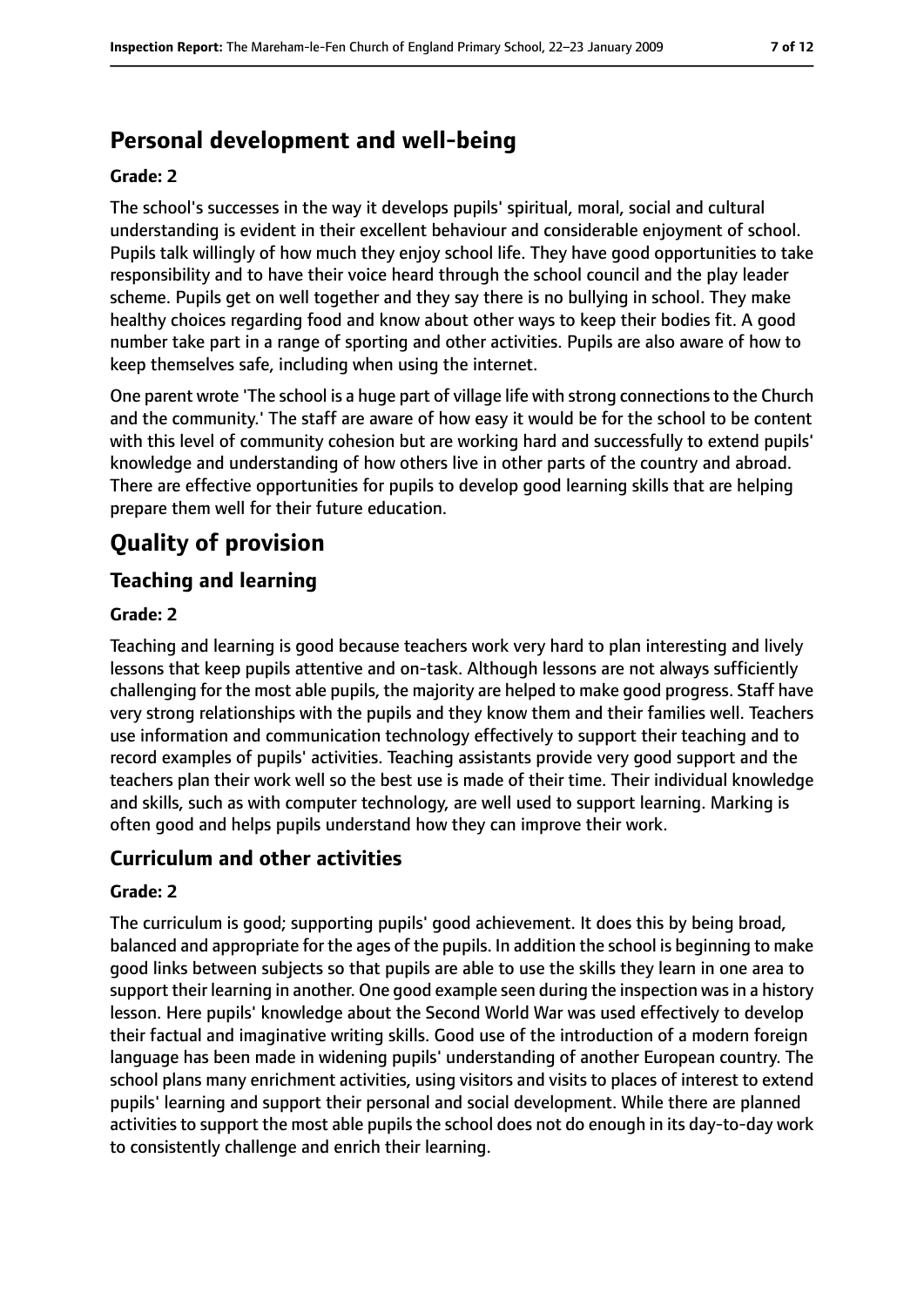#### **Care, guidance and support**

#### **Grade: 2**

Pupils are well cared for and parents are very happy with this aspect of the school's work. One said 'I am very impressed with the way the school deals with any concerns that I may have about my child, either through her work or about her peers.' Effective arrangements for ensuring pupils safety and protection meet requirements and they are well looked after. Pupils are happy there is an adult they could turn to if worried or concerned about something. In addition, the school has a sound understanding of how well they are making progress in their learning. A recently introduced system for tracking pupils' progress has been adapted and it now provides a good tool for assessing how well individual and groups of pupils are doing. This has not yet become embedded in the school's everyday practice, either at a managerial or at a classroom level. As a result, there is scope for some lessons to be planned even more closely, to cater for all pupils' needs.

# **Leadership and management**

#### **Grade: 2**

The headteacher has had sole charge of the school for only a few weeks. Overall leadership has clearly been effective since the last inspection resulting in the good improvements, which have been made to various aspects of the provision. The staff are a small but efficient team and have an impressive willingness to look beyond the school for ideas, support and ways they can continually improve the provision. The importance of analysing available data as a tool for assessing how well individual pupils are making progressin the basic skills has been recognised, although it is yet to be fully utilised throughout the school. The governors have recently had a number of changes to membership. They have retained the good level of knowledge about the work of the school found at the last inspection. However, this is not yet always done through their own first hand evaluation.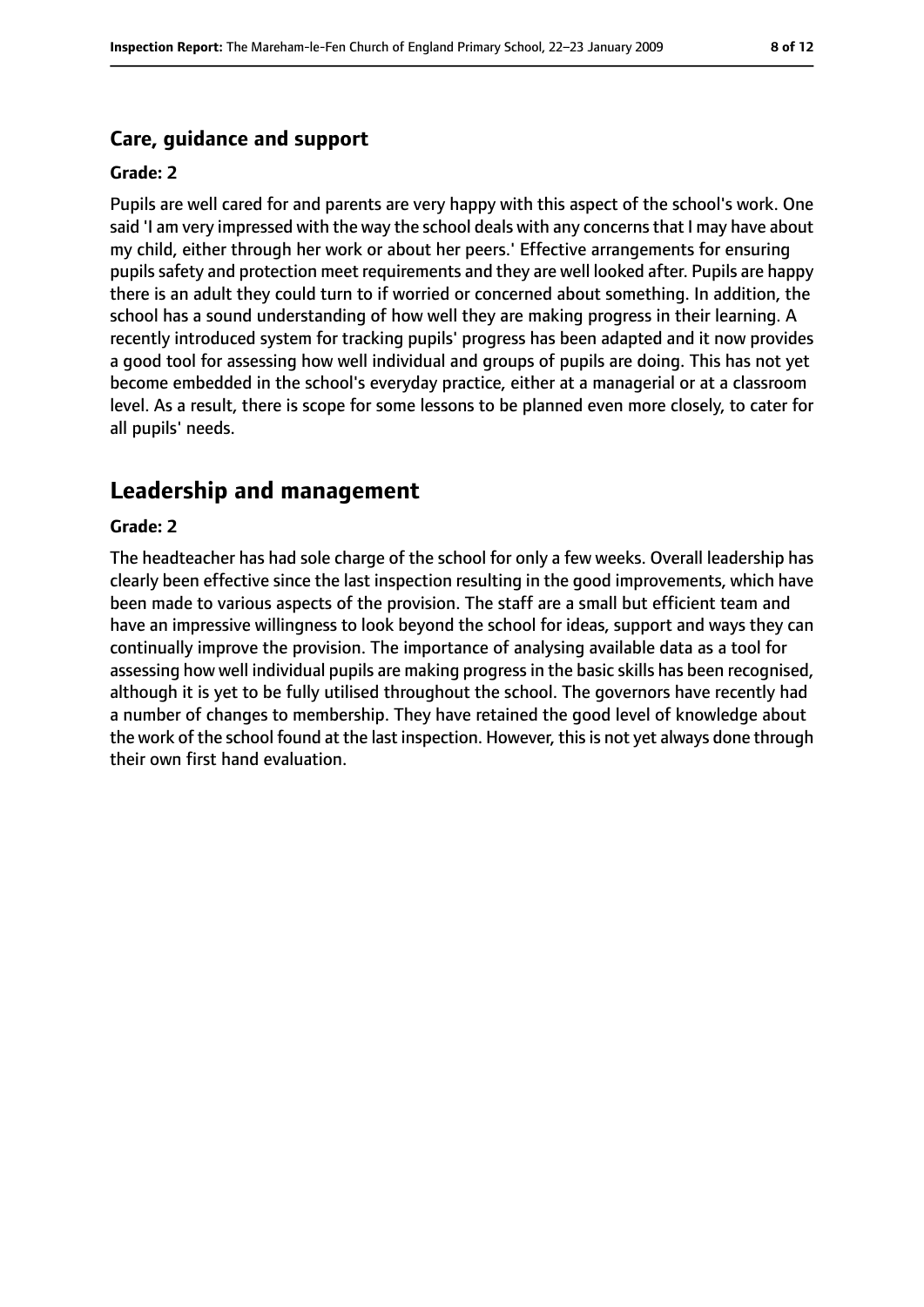**Any complaints about the inspection or the report should be made following the procedures set out in the guidance 'Complaints about school inspection', which is available from Ofsted's website: www.ofsted.gov.uk.**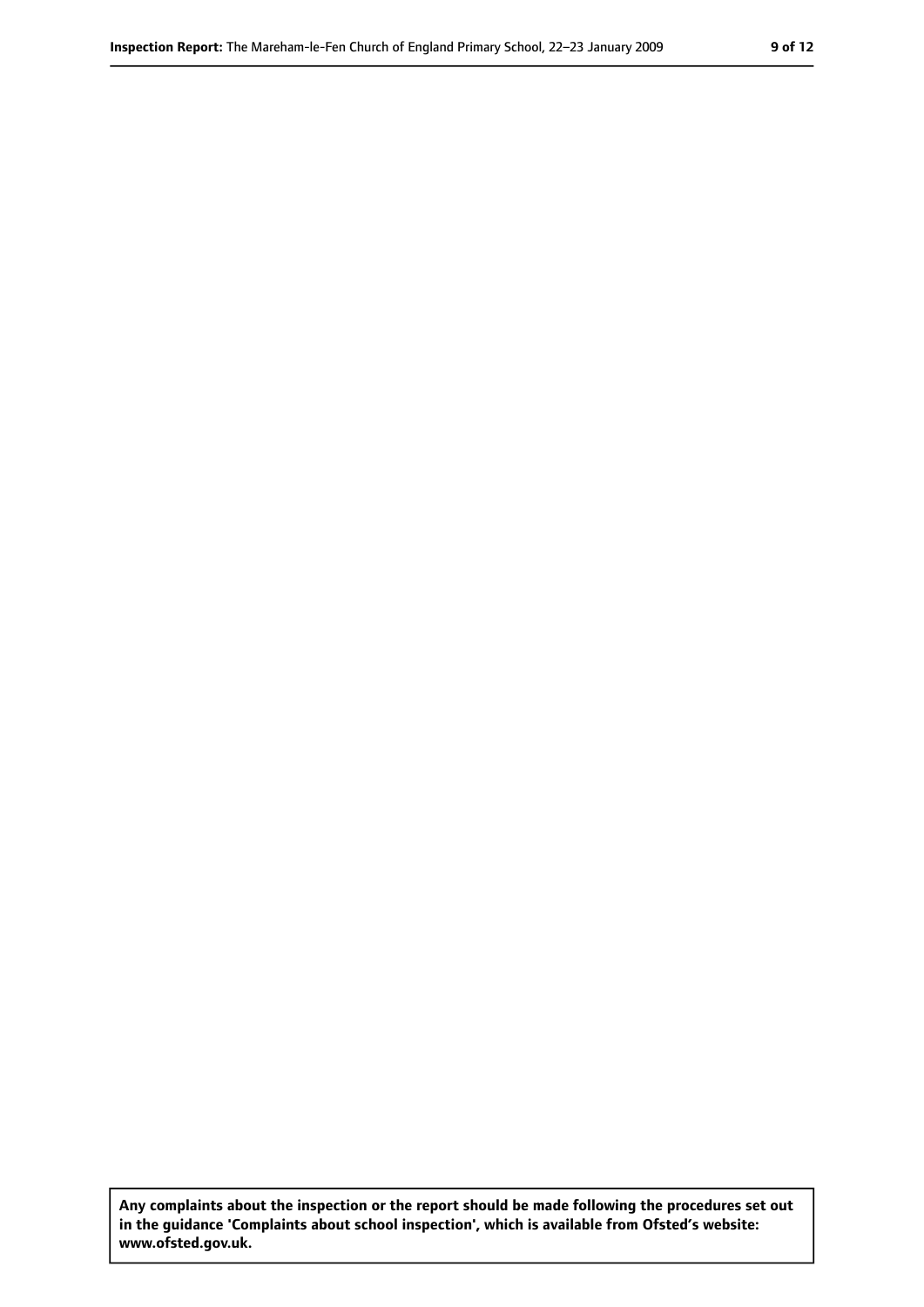# **Inspection judgements**

| $^{\cdot}$ Key to judgements: grade 1 is outstanding, grade 2 good, grade 3 satisfactory, and | <b>School</b> |
|-----------------------------------------------------------------------------------------------|---------------|
| arade 4 inadequate                                                                            | Overall       |

### **Overall effectiveness**

| How effective, efficient and inclusive is the provision of<br>education, integrated care and any extended services in meeting the<br>needs of learners? |     |
|---------------------------------------------------------------------------------------------------------------------------------------------------------|-----|
| Effective steps have been taken to promote improvement since the last<br>inspection                                                                     | Yes |
| How well does the school work in partnership with others to promote learners'<br>well being?                                                            |     |
| The capacity to make any necessary improvements                                                                                                         |     |

# **Effectiveness of the Early Years Foundation Stage**

| How effective is the provision in meeting the needs of children in the<br><b>EYFS?</b>       |  |
|----------------------------------------------------------------------------------------------|--|
| How well do children in the EYFS achieve?                                                    |  |
| How good are the overall personal development and well-being of the children<br>in the EYFS? |  |
| How effectively are children in the EYFS helped to learn and develop?                        |  |
| How effectively is the welfare of children in the EYFS promoted?                             |  |
| How effectively is provision in the EYFS led and managed?                                    |  |

## **Achievement and standards**

| How well do learners achieve?                                                                               |  |
|-------------------------------------------------------------------------------------------------------------|--|
| The standards <sup>1</sup> reached by learners                                                              |  |
| How well learners make progress, taking account of any significant variations<br>between groups of learners |  |
| How well learners with learning difficulties and/or disabilities make progress                              |  |

### **Annex A**

<sup>&</sup>lt;sup>1</sup>Grade 1 - Exceptionally and consistently high; Grade 2 - Generally above average with none significantly below average; Grade 3 - Broadly average to below average; Grade 4 - Exceptionally low.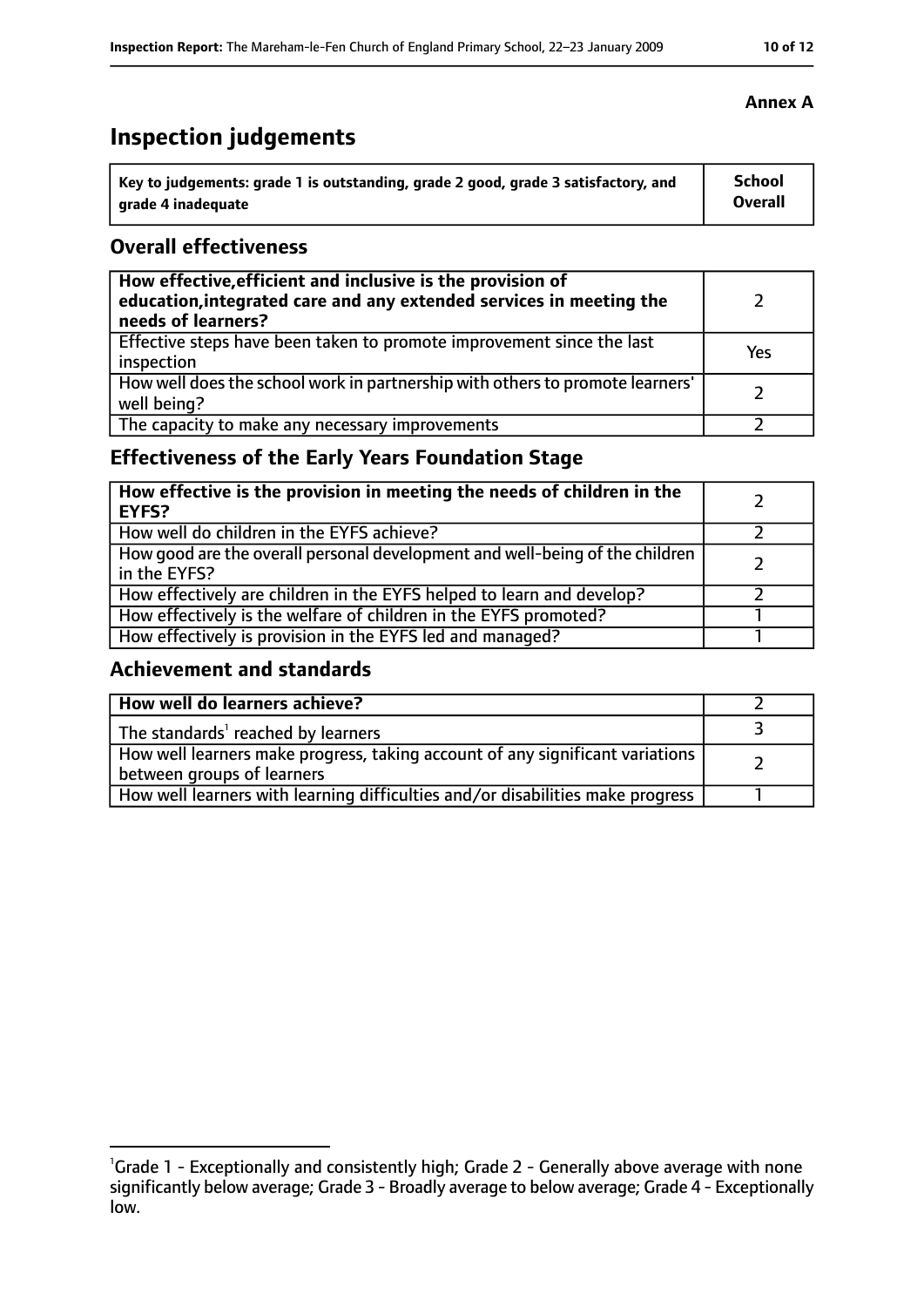# **Personal development and well-being**

| How good are the overall personal development and well-being of the<br>learners?                                 |  |
|------------------------------------------------------------------------------------------------------------------|--|
| The extent of learners' spiritual, moral, social and cultural development                                        |  |
| The extent to which learners adopt healthy lifestyles                                                            |  |
| The extent to which learners adopt safe practices                                                                |  |
| The extent to which learners enjoy their education                                                               |  |
| The attendance of learners                                                                                       |  |
| The behaviour of learners                                                                                        |  |
| The extent to which learners make a positive contribution to the community                                       |  |
| How well learners develop workplace and other skills that will contribute to<br>their future economic well-being |  |

# **The quality of provision**

| How effective are teaching and learning in meeting the full range of<br>learners' needs?              |  |
|-------------------------------------------------------------------------------------------------------|--|
| How well do the curriculum and other activities meet the range of needs and<br>interests of learners? |  |
| How well are learners cared for, quided and supported?                                                |  |

# **Leadership and management**

| How effective are leadership and management in raising achievement<br>and supporting all learners?                                              |     |
|-------------------------------------------------------------------------------------------------------------------------------------------------|-----|
| How effectively leaders and managers at all levels set clear direction leading<br>to improvement and promote high quality of care and education |     |
| How effectively leaders and managers use challenging targets to raise standards                                                                 |     |
| The effectiveness of the school's self-evaluation                                                                                               |     |
| How well equality of opportunity is promoted and discrimination eliminated                                                                      |     |
| How well does the school contribute to community cohesion?                                                                                      |     |
| How effectively and efficiently resources, including staff, are deployed to<br>achieve value for money                                          |     |
| The extent to which governors and other supervisory boards discharge their<br>responsibilities                                                  |     |
| Do procedures for safequarding learners meet current government<br>requirements?                                                                | Yes |
| Does this school require special measures?                                                                                                      | No  |
| Does this school require a notice to improve?                                                                                                   | No  |